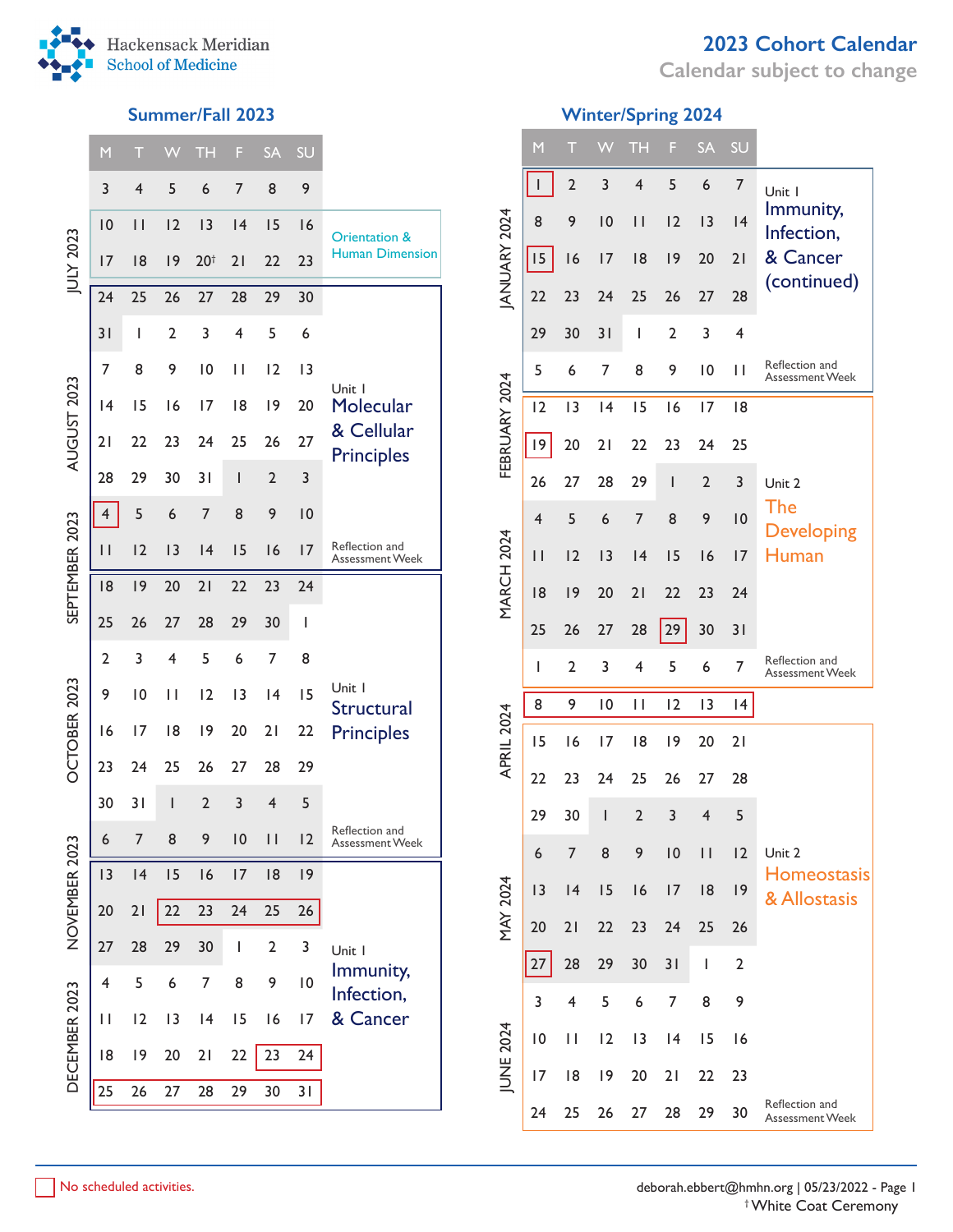

**Calendar subject to change**



| M                       | Ţ               |                         | TH             | F                                                                                                                                                                                                                                                                                                                                                                                | <b>SA</b>      | SU                       |                                          |                                                                                                                                        |
|-------------------------|-----------------|-------------------------|----------------|----------------------------------------------------------------------------------------------------------------------------------------------------------------------------------------------------------------------------------------------------------------------------------------------------------------------------------------------------------------------------------|----------------|--------------------------|------------------------------------------|----------------------------------------------------------------------------------------------------------------------------------------|
| I                       | $\overline{2}$  | 3                       | $\overline{4}$ | 5                                                                                                                                                                                                                                                                                                                                                                                | 6              | $\overline{7}$           |                                          |                                                                                                                                        |
| 8                       | 9               | 10                      | П              | 12                                                                                                                                                                                                                                                                                                                                                                               | 13             | 4                        |                                          |                                                                                                                                        |
| 15                      | 16              | 17                      | 18             | 9                                                                                                                                                                                                                                                                                                                                                                                | 20             | 21                       |                                          |                                                                                                                                        |
| 22                      | 23              | 24                      | 25             | 26                                                                                                                                                                                                                                                                                                                                                                               | 27             | 28                       |                                          |                                                                                                                                        |
| 29                      | 30              | 31                      | I              | $\overline{2}$                                                                                                                                                                                                                                                                                                                                                                   | 3              | $\overline{\mathbf{4}}$  | Unit 3                                   |                                                                                                                                        |
| 5                       | 6               | 7                       | 8              | 9                                                                                                                                                                                                                                                                                                                                                                                | 10             | П                        | Nutrition,                               |                                                                                                                                        |
| 12                      | 13              | 4                       | 15             | 16                                                                                                                                                                                                                                                                                                                                                                               | 17             | 18                       |                                          |                                                                                                                                        |
| 9                       | 20              | 21                      | 22             | 23                                                                                                                                                                                                                                                                                                                                                                               | 24             | 25                       |                                          |                                                                                                                                        |
| 26                      | 27              | 28                      | 29             | 30                                                                                                                                                                                                                                                                                                                                                                               | 31             | $\overline{\phantom{a}}$ |                                          |                                                                                                                                        |
| $\overline{2}$          | $\overline{3}$  | $\overline{\mathbf{4}}$ | 5              | 6                                                                                                                                                                                                                                                                                                                                                                                | 7              | 8                        | Reflection and<br><b>Assessment Week</b> |                                                                                                                                        |
| 9                       | 10              | $\vert \vert$           | 12             | 3                                                                                                                                                                                                                                                                                                                                                                                | 4              | 15                       |                                          |                                                                                                                                        |
| 16                      | 17              | 8                       | 19             | 20                                                                                                                                                                                                                                                                                                                                                                               | 21             | 22                       |                                          |                                                                                                                                        |
| 23                      | 24              | 25                      | 26             | 27                                                                                                                                                                                                                                                                                                                                                                               | 28             | 29                       |                                          |                                                                                                                                        |
| 30                      | I               | $\overline{2}$          | 3              | $\overline{4}$                                                                                                                                                                                                                                                                                                                                                                   | 5              | 6                        | Neurosciences                            |                                                                                                                                        |
| 7                       | 8               | 9                       | 10             | П                                                                                                                                                                                                                                                                                                                                                                                | 12             | 3                        |                                          |                                                                                                                                        |
| 4                       | 15              | 16                      | 17             | 18                                                                                                                                                                                                                                                                                                                                                                               | 19             | 20                       |                                          |                                                                                                                                        |
| 21                      | 22              | 23                      | 24             | 25                                                                                                                                                                                                                                                                                                                                                                               | 26             | 27                       |                                          |                                                                                                                                        |
| 28                      | 29              | 30                      | 31             | $\begin{array}{c} \rule{0pt}{2.5ex} \rule{0pt}{2.5ex} \rule{0pt}{2.5ex} \rule{0pt}{2.5ex} \rule{0pt}{2.5ex} \rule{0pt}{2.5ex} \rule{0pt}{2.5ex} \rule{0pt}{2.5ex} \rule{0pt}{2.5ex} \rule{0pt}{2.5ex} \rule{0pt}{2.5ex} \rule{0pt}{2.5ex} \rule{0pt}{2.5ex} \rule{0pt}{2.5ex} \rule{0pt}{2.5ex} \rule{0pt}{2.5ex} \rule{0pt}{2.5ex} \rule{0pt}{2.5ex} \rule{0pt}{2.5ex} \rule{0$ | $\overline{2}$ | 3                        | Reflection and<br>Assessment Week        |                                                                                                                                        |
| 4                       | 5               | 6                       | 7              | 8                                                                                                                                                                                                                                                                                                                                                                                | 9              | $\overline{10}$          | <b>START OF</b>                          |                                                                                                                                        |
| $\mathsf{I}$            | 2               | 3                       | 4              | 15                                                                                                                                                                                                                                                                                                                                                                               | 16             | 7                        |                                          |                                                                                                                                        |
| 8                       | 9               | 20                      | 21             | 22                                                                                                                                                                                                                                                                                                                                                                               | 23             | 24                       |                                          |                                                                                                                                        |
| 25                      | 26              | 27                      | 28             | 29                                                                                                                                                                                                                                                                                                                                                                               | 30             | I                        |                                          |                                                                                                                                        |
| $\overline{\mathbf{c}}$ | 3               | 4                       | 5              | 6                                                                                                                                                                                                                                                                                                                                                                                | 7              | 8                        |                                          |                                                                                                                                        |
| 9                       | $\overline{10}$ | П                       | 2              | 3                                                                                                                                                                                                                                                                                                                                                                                | 4              | 15                       | <b>Block</b>                             |                                                                                                                                        |
| $\overline{6}$          | 17              | 8                       | 19             | 20                                                                                                                                                                                                                                                                                                                                                                               | 21             | 22                       |                                          |                                                                                                                                        |
| 23                      | 24              | 25                      | 26             | 27                                                                                                                                                                                                                                                                                                                                                                               | 28             | 29                       |                                          |                                                                                                                                        |
|                         |                 |                         |                |                                                                                                                                                                                                                                                                                                                                                                                  |                |                          |                                          | Metabolism,<br>& Digestion<br>Unit 3<br>& Behavior<br>Transi<br><b>Clerkship Year</b><br>tional Clerkship<br>12/2/24-2/2/25)<br>119/25 |

# **Summer/Fall 2024 Winter/Spring 2025**

|                   | M                       | T                       |                         | ТH                       | F               | SA              | SU                                                                                                                                                                                                                                                                                                                                                                               |                             |                             |
|-------------------|-------------------------|-------------------------|-------------------------|--------------------------|-----------------|-----------------|----------------------------------------------------------------------------------------------------------------------------------------------------------------------------------------------------------------------------------------------------------------------------------------------------------------------------------------------------------------------------------|-----------------------------|-----------------------------|
|                   | 30                      | 31                      | I                       | $\overline{2}$           | 3               | 4               | 5                                                                                                                                                                                                                                                                                                                                                                                |                             |                             |
|                   | 6                       | 7                       | 8                       | 9                        | $\overline{10}$ | П               | 2                                                                                                                                                                                                                                                                                                                                                                                |                             |                             |
|                   | 3                       | 4                       | 15                      | 16                       | 7               | 18              | 9                                                                                                                                                                                                                                                                                                                                                                                | 12/2/24 - 2/2/25)<br>Block  |                             |
| JANUARY 2025      | 20                      | 21                      | 22                      | 23                       | 24              | 25              | 26                                                                                                                                                                                                                                                                                                                                                                               |                             |                             |
|                   | 27                      | 28                      | 29                      | 30                       | 31              | I               | $\overline{\mathbf{c}}$                                                                                                                                                                                                                                                                                                                                                          |                             | <b>Block B</b>              |
|                   | 3                       | 4                       | 5                       | 6                        | 7               | 8               | 9                                                                                                                                                                                                                                                                                                                                                                                |                             |                             |
|                   | $\overline{10}$         | П                       | 2                       | 3                        | 4               | 15              | 16                                                                                                                                                                                                                                                                                                                                                                               |                             |                             |
| FEBRUARY 2025     | 7                       | 18                      | 9                       | 20                       | 21              | 22              | 23                                                                                                                                                                                                                                                                                                                                                                               | Block 2 (2/3/25 - 3/30/25)  |                             |
|                   | 24                      | 25                      | 26                      | 27                       | 28              | I               | $\overline{2}$                                                                                                                                                                                                                                                                                                                                                                   |                             |                             |
|                   | 3                       | $\overline{\mathbf{4}}$ | 5                       | 6                        | 7               | 8               | 9                                                                                                                                                                                                                                                                                                                                                                                |                             |                             |
|                   | $\overline{10}$         | П                       | 2                       | 3                        | 4               | 15              | 16                                                                                                                                                                                                                                                                                                                                                                               |                             |                             |
| <b>MARCH 2025</b> | 7                       | 18                      | 9                       | 20                       | 21              | 22              | 23                                                                                                                                                                                                                                                                                                                                                                               |                             | Block C (3/3/25 -           |
|                   | 24                      | 25                      | 26                      | 27                       | 28              | 29              | 30                                                                                                                                                                                                                                                                                                                                                                               |                             |                             |
|                   | 31                      | I                       | $\overline{2}$          | 3                        | 4               | 5               | 6                                                                                                                                                                                                                                                                                                                                                                                |                             |                             |
|                   | $\overline{7}$          | 8                       | 9                       | $\overline{10}$          | П               | 2               | 3                                                                                                                                                                                                                                                                                                                                                                                |                             |                             |
| APRIL 2025        | 4                       | 15                      | 16                      | 7                        | 18              | 19              | 20                                                                                                                                                                                                                                                                                                                                                                               | Block 3 (3/31/25 -          | <b>Block D</b>              |
|                   | 21                      | 22                      | 23                      | 24                       | 25              | 26              | 27                                                                                                                                                                                                                                                                                                                                                                               |                             |                             |
|                   | 28                      | 29                      | 30                      | $\overline{\phantom{a}}$ | $\overline{2}$  | 3               | 4                                                                                                                                                                                                                                                                                                                                                                                |                             |                             |
|                   | 5                       | 6                       | 7                       | 8                        | 9               | $\overline{10}$ | П                                                                                                                                                                                                                                                                                                                                                                                |                             |                             |
|                   | $\overline{2}$          | $\overline{1}$          | 14                      | 15                       | $\overline{16}$ | 17              | 8                                                                                                                                                                                                                                                                                                                                                                                |                             |                             |
| <b>MAY 202</b>    | $\vert 9$               | 20                      | 21                      | 22                       | 23              | 24              | 25                                                                                                                                                                                                                                                                                                                                                                               |                             |                             |
|                   | 26                      | 27                      | 28                      | 29                       | 30              | 31              | $\begin{array}{c} \rule{0pt}{2.5ex} \rule{0pt}{2.5ex} \rule{0pt}{2.5ex} \rule{0pt}{2.5ex} \rule{0pt}{2.5ex} \rule{0pt}{2.5ex} \rule{0pt}{2.5ex} \rule{0pt}{2.5ex} \rule{0pt}{2.5ex} \rule{0pt}{2.5ex} \rule{0pt}{2.5ex} \rule{0pt}{2.5ex} \rule{0pt}{2.5ex} \rule{0pt}{2.5ex} \rule{0pt}{2.5ex} \rule{0pt}{2.5ex} \rule{0pt}{2.5ex} \rule{0pt}{2.5ex} \rule{0pt}{2.5ex} \rule{0$ |                             |                             |
|                   | $\overline{\mathbf{c}}$ | 3                       | $\overline{\mathbf{4}}$ | 5                        | 6               | $\overline{7}$  | 8                                                                                                                                                                                                                                                                                                                                                                                |                             |                             |
|                   | 9                       | $\overline{10}$         | П                       | 2                        | 3               | 4               | 15                                                                                                                                                                                                                                                                                                                                                                               |                             |                             |
| JUNE 2025         | $\overline{6}$          | 7                       | 18                      | 9                        | 20              | 21              | 22                                                                                                                                                                                                                                                                                                                                                                               | Block 4 (5/26/25 - 7/27/25) | Block E (5/26/25 - 7/13/25) |
|                   | 23                      | 24                      | 25                      | 26                       | 27              | 28              | 29                                                                                                                                                                                                                                                                                                                                                                               |                             |                             |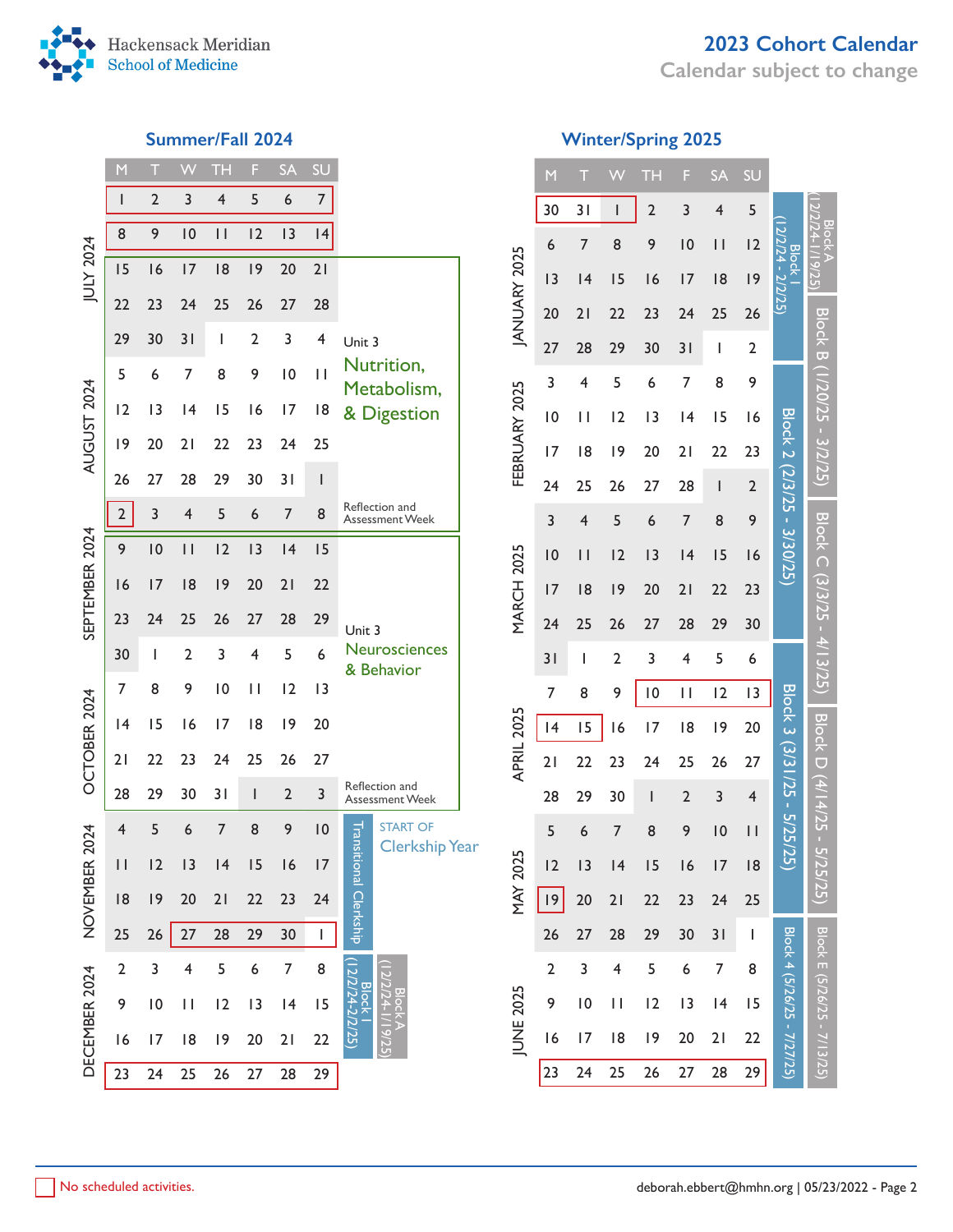# **2023 Cohort Calendar**

**Calendar subject to change**



### **Summer/Fall 2025**

| <b>Ninter/Spring 2026</b> |  |
|---------------------------|--|
|                           |  |

|                | $\mathsf{M}$ |                | W                       | TН           | F                        | <b>SA</b>      | SU             |                                      |                         |                    | M                       |                | W                                                              | TН           | F               | <b>SA</b>      | SU             |   |                |                                   |
|----------------|--------------|----------------|-------------------------|--------------|--------------------------|----------------|----------------|--------------------------------------|-------------------------|--------------------|-------------------------|----------------|----------------------------------------------------------------|--------------|-----------------|----------------|----------------|---|----------------|-----------------------------------|
|                | 30           |                | $\overline{\mathbf{c}}$ | 3            | 4                        | 5              | 6              |                                      |                         |                    | 29                      | 30             | 31                                                             | $\mathbf{I}$ | $\mathbf 2$     | 3              | 4              |   |                |                                   |
|                | 7            | 8              | 9                       | 10           | $\mathbf{H}$             | 12             | 13             | Block 4 cont.<br>(5/26/25 - 7/27/25) | E<br>cont.              |                    | 5                       | 6              | 7                                                              | 8            | 9               | 10             | $\vert \vert$  | A |                |                                   |
|                | 4            | 15             | 16                      | 17           | 8                        | 9              | 20             |                                      |                         |                    | 12                      | 13             | 4                                                              | 15           | 16              | 17             | 8              |   |                |                                   |
| JULY 2025      | 21           | 22             | 23                      | 24           | 25                       | 26             | 27             |                                      | <b>Block F</b>          | <b>ANUARY 2026</b> | 9                       | 20             | 21                                                             | 22           | 23              | 24             | 25             | B |                |                                   |
|                | 28           | 29             | 30                      | 31           | J.                       | $\overline{2}$ | 3              |                                      |                         |                    | 26                      | 27             | 28                                                             | 29           | 30              | 31             | $\mathbf{I}$   |   |                |                                   |
|                | 4            | 5              | 6                       | 7            | 8                        | 9              | 10             |                                      | $(7/14/25 - 8/24/25)$   |                    | $\overline{2}$          | 3              | 4                                                              | 5            | 6               | $\overline{7}$ | 8              | C |                |                                   |
|                | $\mathbf{H}$ | 12             | 13                      | 4            | 15                       | 16             | 17             |                                      |                         |                    | 9                       | 10             | $\mathsf{H}% _{T}=\mathsf{H}_{T}\left( \mathcal{M}_{T}\right)$ | 12           | 13              | 4              | 15             |   | $\overline{2}$ |                                   |
| AUGUST 2025    |              |                |                         |              |                          |                |                |                                      |                         | FEBRUARY 2026      |                         |                |                                                                |              |                 |                |                | D |                |                                   |
|                | 8            | 9              | 20                      | 21           | 22                       | 23             | 24             |                                      |                         |                    | 16                      | 17             | 8                                                              | 9            | 20              | 21             | 22             |   |                |                                   |
|                | 25           | 26             | 27                      | 28           | 29                       | 30             | 31             |                                      | <b>Block G</b>          |                    | 23                      | 24             | 25                                                             | 26           | 27              | 28             | $\mathbf{I}$   | E |                |                                   |
|                | $\mathbf{L}$ | $\overline{2}$ | 3                       | 4            | 5                        | 6              | $\overline{7}$ | Block 5 (7/28/25 - 9/21/25)          |                         |                    | $\overline{2}$          | 3              | 4                                                              | 5            | 6               | $\overline{7}$ | 8              |   | 3              | Advanced Clinical Rotations (ACR) |
| SEPTEMBER 2025 | 8            | 9              | 10                      | $\mathsf{I}$ | 12                       | 13             | 4              |                                      | $(8/25/25 - 10/5/25)$   | <b>MARCH 2026</b>  | 9                       | 10             | $\mathbf{H}$                                                   | 12           | 13              | 4              | 15             | F |                |                                   |
|                | 15           | 16             | 17                      | 8            | 9                        | 20             | 21             |                                      |                         |                    | 16                      | 17             | 8                                                              | 9            | 20              | 21             | 22             |   |                |                                   |
|                | 22           | 23             | 24                      | 25           | 26                       | 27             | 28             |                                      |                         |                    | 23                      | 24             | 25                                                             | 26           | 27              | 28             | 29             | G |                |                                   |
|                | 29           | 30             | L                       | 2            | 3                        | 4              | 5              |                                      |                         |                    | 30                      | 31             | I.                                                             | 2            | 3               | 4              | 5              |   | 4              |                                   |
|                | 6            | 7              | 8                       | 9            | $\overline{10}$          | $\mathbf{H}$   | 12             |                                      |                         |                    | 6                       | $\overline{7}$ | $\bf 8$                                                        | 9            | $\overline{10}$ | $\mathbf{H}$   | 12             | Н |                |                                   |
| OCTOBER 2025   | 13           | 4              | 15                      | 16           | 17                       | 8              | 9              |                                      |                         | APRIL 2026         | 13                      | 4              | 15                                                             | 16           | 17              | 8              | 9              |   |                |                                   |
|                | 20           | 21             | 22                      | 23           | 24                       | 25             | 26             |                                      |                         |                    | 20                      | 21             | 22                                                             | 23           | 24              | 25             | 26             |   |                |                                   |
|                | 27           | 28             | 29                      | 30           | 31                       | J.             | $\overline{2}$ | Block 6 (9/22/25 - 11/16/25)         | Block H 106/25 - 11/16/ |                    | 27                      | 28             | 29                                                             | 30           | I               | $\mathbf 2$    | 3              |   |                |                                   |
| 2025           | 3            | 4              | 5                       | 6            | $\overline{\mathcal{I}}$ | 8              | 9              |                                      |                         |                    | $\overline{\mathbf{r}}$ | 5              | 6                                                              | 7            | 8               | 9              | 10             |   | 5              |                                   |
|                | 10           | $\mathbf{H}$   | 2                       | 13           | 4                        | 15             | 16             |                                      | 25)                     | <b>MAY 2026</b>    | $\mathbf{H}$            | 12             | 3                                                              | 4            | 15              | 16             | 17             |   |                |                                   |
| NOVERMBER      | 17           | 8              | 9                       | 20           | 21                       | 22             | 23             |                                      |                         |                    | 8                       | 9              | 20                                                             | 21           | 22              | 23             | 24             |   |                |                                   |
|                | 24           | 25             | 26                      | $27$         | 28                       | 29             | $30\,$         |                                      |                         |                    | 25                      | 26             | 27                                                             | 28           | 29              | 30             | 31             | K |                |                                   |
|                | <b>I</b>     | $\overline{2}$ | 3                       | 4            | 5                        | 6              | $\overline{7}$ |                                      |                         |                    | ı                       | $\mathbf 2$    | 3                                                              | $4*$         | 5               | 6              | $\overline{7}$ |   |                |                                   |
|                | 8            | 9              | $\overline{10}$         | $\mathbf{H}$ | 12                       | 13             | 4              | <b>Study</b>                         | Step 1/Step 2           |                    | 8                       | 9              | $\, 10$                                                        | $\mathbf{H}$ | 12              | 13             | 4              | A |                | <b>Phase</b>                      |
| DECEMBER 2025  | 15           | 16             | 17                      | 8            | 9                        | 20             | 21             |                                      |                         | <b>JUNE 2026</b>   | 15                      | 16             | 17                                                             | 8            | 9               | 20             | 21             |   |                | ω                                 |
|                | 22           | 23             | 24                      | 25           | 26                       | 27             | 28             |                                      |                         |                    | 22                      | 23             | 24                                                             | 25           | 26              | 27             | 28             | В |                |                                   |
|                |              |                |                         |              |                          |                |                |                                      |                         |                    |                         |                |                                                                |              |                 |                |                |   |                |                                   |